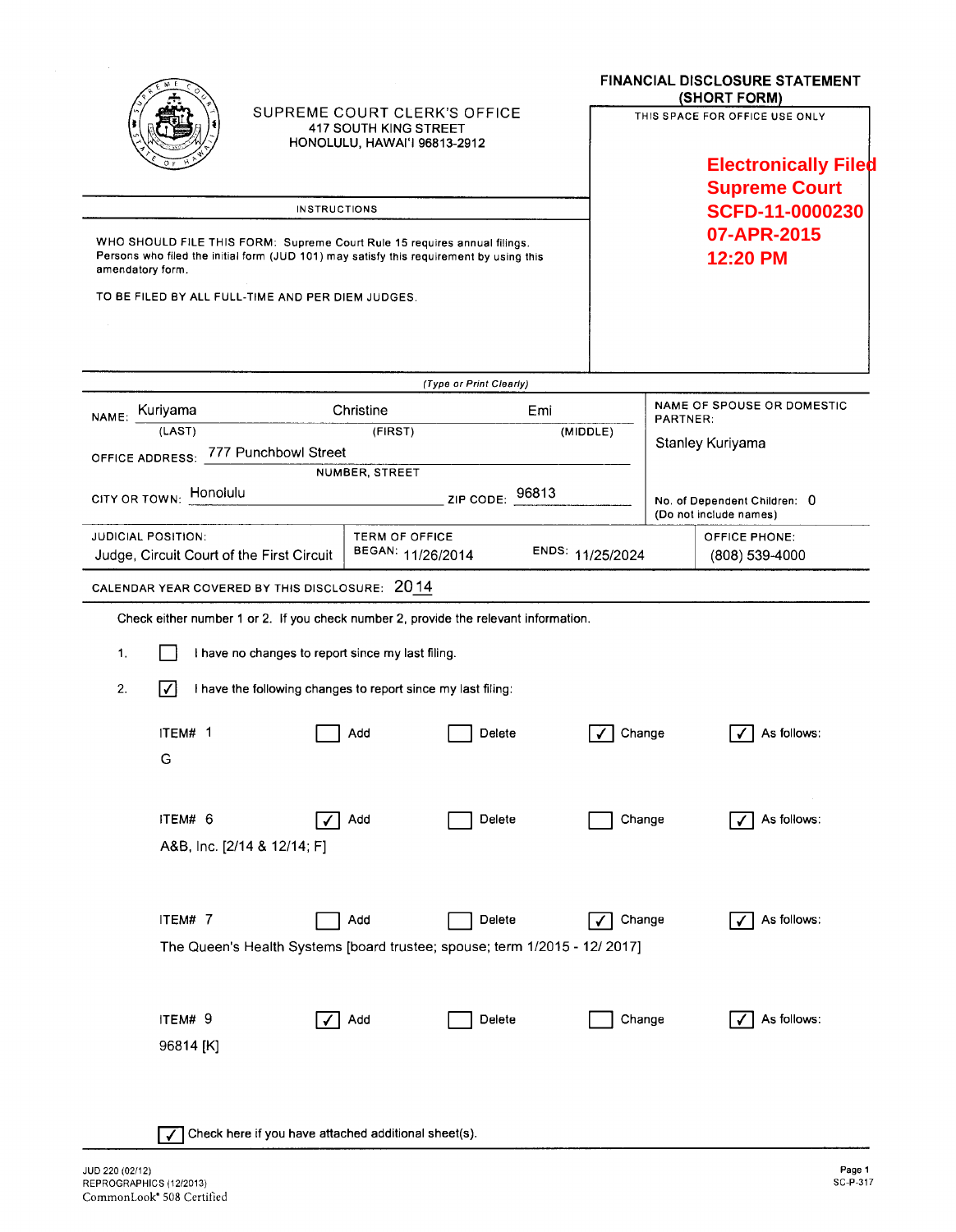2. Continued from page 1

Item #10: Add as follows: 96814 [ownership; Kewalo Development LLC; 822 Bishop Street, Honolulu, HI 96813; K]

 $\sim$   $t$